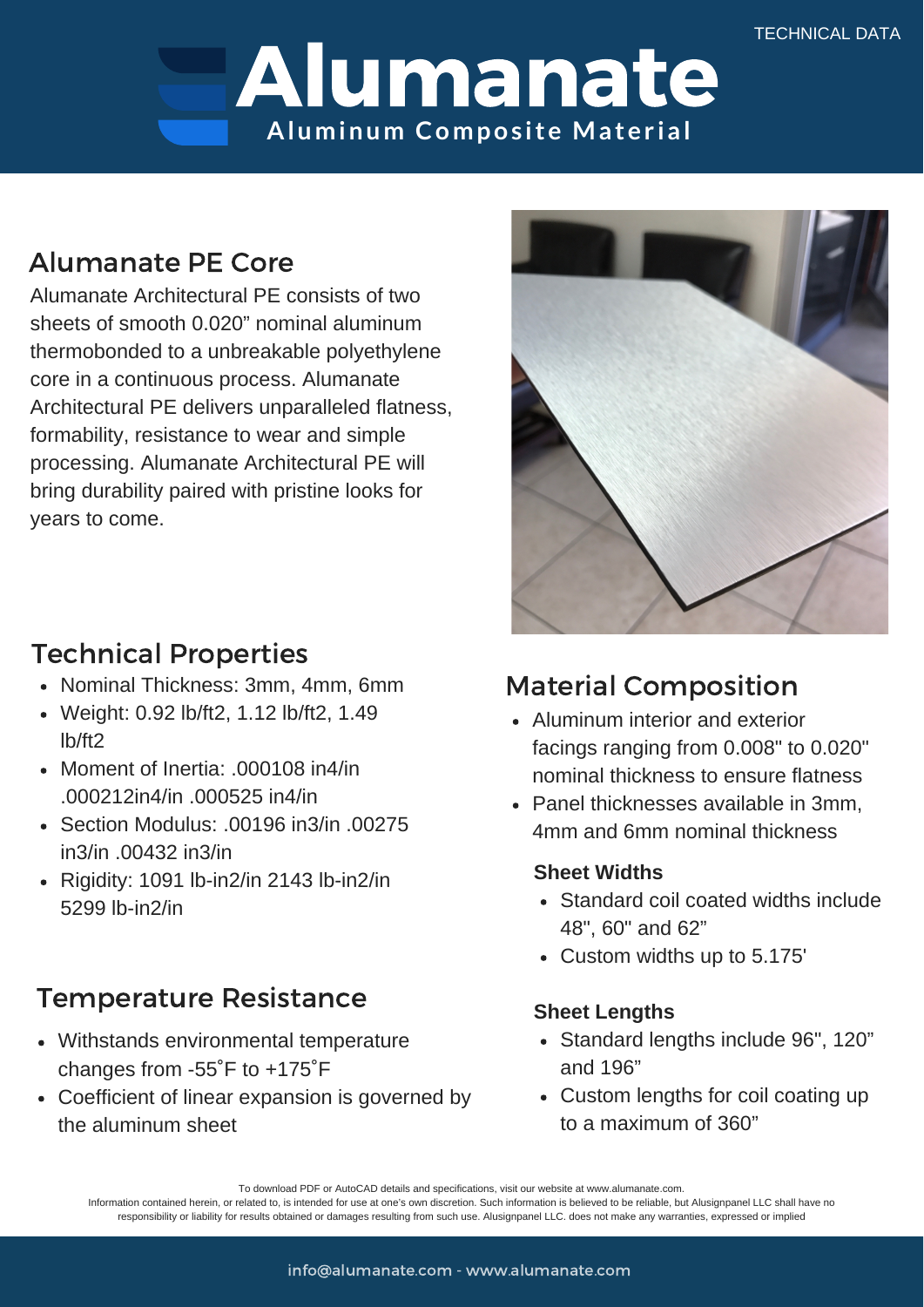Alumanate Aluminum Composite Material

#### Alumante PE & FR Engineering Properties - U.S. & Metric Equivalent

| Property                                                 | Units                     | PE-3mm              | PE-4mm               | PE-6mm               | FR-4mm               | FR-6mm                |
|----------------------------------------------------------|---------------------------|---------------------|----------------------|----------------------|----------------------|-----------------------|
| <b>Thickness</b>                                         | in                        | 0.118               | 0.157                | 0.236                | 0.157                | 0.236                 |
|                                                          | mm                        | 3.0                 | 4.0                  | 6.0                  | 4.0                  | 4.0                   |
| Weight                                                   | Ib/ft <sup>2</sup>        | 0.94                | 1.12                 | 1.49                 | 1.53                 | 2.10                  |
|                                                          | kg/m <sup>2</sup>         | 4.59                | 5.47                 | 7.28                 | 7.48                 | 10.25                 |
| BOND INTEGRITY<br>Min. Bond Strength<br>ASTM D1781       | in-Ib/in<br>Nm/m          | 40<br>178           | 40<br>178            | 40<br>178            | 22.5<br>100          | 22.5<br>100           |
| <b>Flatwise Shear</b>                                    | Ib/in <sup>2</sup>        | 1.297               | 1,221                | 2,055                | 92.8                 | 70.8                  |
| <b>ASTM D1002</b>                                        | <b>MPa</b>                | 8.94                | 8.42                 | 14.7                 | 6.4                  | 4.8                   |
| <b>Allowable Bending</b>                                 | lb/in <sup>2</sup>        | 11,500              | 11,500               | 11,500               | 11,500               | 11,500                |
| <b>Stress</b>                                            | <b>MPa</b>                | 79.3                | 79.3                 | 79.3                 | 79.3                 | 79.3                  |
| Coeff. of Expansion                                      | $in/in/{}^{\circ}F$       | 1.31x10-5           | 1.31x10-5            | $1.31x10^{-5}$       | $1.31x10^{-5}$       | $1.31x10^{-5}$        |
| <b>ASTM E228</b>                                         | mm/mm/°C                  | 2.36x10-5           | 2.36x10-5            | 2.36x10-5            | 2.36x10-5            | 2.36x10-5             |
| Stiffness (EI)                                           | $Ib-in2/in$               | 807                 | 1.140                | 1,896                | 1.262                | 2,450                 |
| <b>ASTM D393</b>                                         | $MPa$ -cm <sup>4</sup> /m | 9.1x10 <sup>3</sup> | 1.3x10 <sup>4</sup>  | 2.1x104              | 1.4x10 <sup>4</sup>  |                       |
| <b>Flexural Modulus</b>                                  | Ib/in <sup>2</sup>        | 8.3x10 <sup>6</sup> | 6.0 x10 <sup>6</sup> | $4.0 \times 10^{6}$  | 6.7 x10 <sup>6</sup> | 3.0x107               |
| ASTM C393                                                | <b>MPa</b>                | 5.7 x104            | 4.1 x10 <sup>4</sup> | 2.8 x10 <sup>4</sup> | 4.6 x10 <sup>4</sup> | 2.6x10 <sup>5</sup>   |
| Moment of Inertia                                        | in <sup>4</sup> /in       | 0.97x104            | 1.89 x104            | 4.58 x104            | 1.89 x104            | 4.58 x10 <sup>4</sup> |
|                                                          | cm <sup>4</sup> /m        | 0.159               | 0.310                | 0.751                | 0.310                | 0.751                 |
| <b>Section Modulus</b>                                   | in <sup>3</sup> fin       | 1.65x10-3           | $2.41x10^{-3}$       | 3.88 x10-3           | $2.41x10^{-3}$       | 3.88 x10-3            |
|                                                          | cm <sup>3</sup> /m        | 1.065               | 1.555                | 2.503                | 1.555                | 2.503                 |
| <b>Tensile Yield</b>                                     | Ib/in <sup>2</sup>        | 8,300               | 6.405                | 5,314                | 6,367                | 6.010                 |
|                                                          | MPa                       | 57.23               | 44.16                | 36.64                | 43.90                | 41.44                 |
| <b>Flatwise Tensile</b>                                  | Ib/in <sup>2</sup>        | 1.483               | 1,371                | 1,099                | 961                  |                       |
| ASTM C297                                                | <b>MPa</b>                | 10.22               | 9.45                 | 7.58                 | 6.62                 |                       |
| "R" Thermal                                              | ft <sup>2</sup> hr°F/BTU  | 0.034               | 0.051                | 0.086                | 0.026                | 0.04                  |
| Resistance                                               | $m^2K/w$                  | $6.0x10^{-3}$       | $9.0 \times 10^{-3}$ | 1.5x10-2             | 4.5x10-3             | $7.0x10^{-3}$         |
| Maximum Width                                            | In                        | 62                  | 62                   | 62                   | 62                   | 62                    |
|                                                          | mm                        | 1,575               | 1.575                | 1.575                | 1,575                | 1,575                 |
| <b>Maximum Length</b>                                    | $\ln$                     | 243                 | 243                  | 243                  | 243                  | 243                   |
|                                                          | mm                        | 6,172               | 6.172                | 6,172                | 6,172                | 6,172                 |
| <b>Sound Transmission</b><br><b>Coefficient ASTM E90</b> |                           |                     | 26                   |                      |                      |                       |
| Fire Performance <sup>(2)</sup>                          | <b>ASTM E84</b>           | Class A             | Class A              | Class A              | Class A              | Class A               |
| <b>ASTM E84 &amp; NFPA 285</b>                           | <b>NFPA 285</b>           | Untested            | <b>Untested</b>      | Untested             | Pass                 | Pass                  |

#### Paint Finish Performance for Kynar 500 / FEVE Coatings

| <b>Property</b>                                        | <b>Test Method</b> | <b>Matte</b>                    | Mica                            | <b>Metallic</b>                 |
|--------------------------------------------------------|--------------------|---------------------------------|---------------------------------|---------------------------------|
| Specular Gloss (60%)                                   | <b>ASTM D523</b>   | $25 - 35$                       | $25 - 35$                       | 25-35                           |
| <b>Pencil Hardness</b>                                 | <b>ASTM D3363</b>  | $F-2H$                          | $F-2H$                          | $F-2H$                          |
| Flexibility (T-bend)                                   | <b>ASTM D4145</b>  | 1-2 T-bend; No pick off         | 1-2 T-bend; No pick off         | 1-2 T-bend; No pick off         |
| Reverse Impact                                         | <b>ASTM D2794</b>  | No cracking or<br>adhesion loss | No cracking or<br>adhesion loss | No cracking or<br>adhesion loss |
| <b>Salt Spray Resistance</b><br>5% Salt Fog @ 95° F    | <b>ASTM B117</b>   | Passes 4000 hrs                 | Passes 4000 hrs                 | Passes 4000 hrs                 |
| <b>Humidity Resistance</b><br>100% RH @ 95° F          | ASTM D2247         | Passes 4000 hrs                 | Passes 4000 hrs                 | Passes 4000 hrs                 |
| <b>Color Retention</b><br>10 yrs @ 45°, South Florida  | ASTM D2244         | Max 5 fade                      | Max 5 fade                      | Max 5 fade                      |
| <b>Chalk Resistance</b><br>10 yrs @ 45°, South Florida | <b>ASTM D4214</b>  | Max 8 chalk                     | Max 8 chalk                     | Max 8 chalk                     |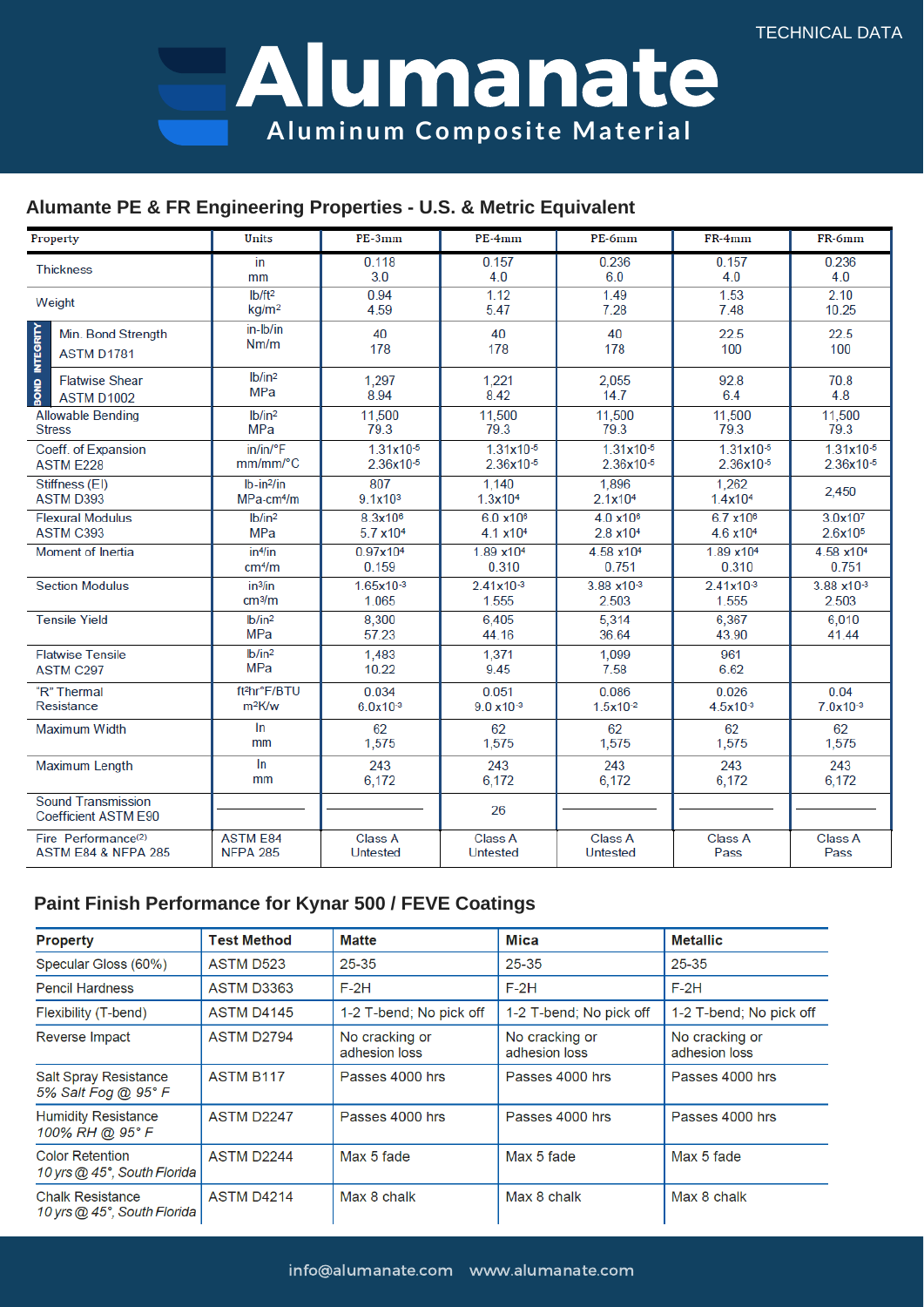Alumanate **Aluminum Compos ite Mater ial**

#### **Alumanate Architectural PE Engineering Properties**

| <b>Standard Test</b><br>Method* | <b>Description</b>                                  | <b>Category</b>                    | 3mm                      | 4mm                | 6mm                          |
|---------------------------------|-----------------------------------------------------|------------------------------------|--------------------------|--------------------|------------------------------|
| <b>ASTM D-635</b>               | Rate of Burning                                     | <b>Fire Performance Properties</b> | $\overline{\phantom{0}}$ | Classified CC1     | $\qquad \qquad \blacksquare$ |
| <b>ASTM D-1929</b>              | Ignition Temperature-Self                           | <b>Fire Performance Properties</b> | $\overline{\phantom{a}}$ | 716°F              | $\overline{\phantom{a}}$     |
| <b>ASTM D-1929</b>              | Ignition Temperature-Flash                          | <b>Fire Performance Properties</b> | $\overline{\phantom{0}}$ | 716°F              |                              |
| <b>ASTM E-84</b>                | Surface Burning Characteristics (Flame Spread)      | <b>Fire Performance Properties</b> | 0                        | 5                  | 5                            |
| <b>ASTM E-84</b>                | Surface Burning Characteristics (Smoke Development) | <b>Fire Performance Properties</b> | 0                        | 0                  | 5                            |
| <b>ASTM E-162</b>               | Surface Flammability Using Radiant Energy Source    | <b>Fire Performance Properties</b> | 0                        | 0                  | 0                            |
| <b>ASTM C-365</b>               | Flatwise Compression Strength                       | <b>Mechanical Properties</b>       |                          | 6258 psi           |                              |
| <b>ASTM C-393</b>               | <b>Flexural Stiffness</b>                           | <b>Mechanical Properties</b>       | 1330 lbs-in2             | 2565 lbs-in2       | 4380 lbs-in2                 |
| <b>ASTM D-297</b>               | <b>Flatwise Tensile Strength</b>                    | <b>Mechanical Properties</b>       | 1945 psi                 | 1615 psi           | 1435 psi                     |
| <b>ASTM D-790</b>               | <b>Flexural Strength</b>                            | <b>Mechanical Properties</b>       | 18,250 psi               | 14,500 psi         | 10,475 psi                   |
| <b>ASTM D-790</b>               | <b>Flexural Modulus</b>                             | <b>Mechanical Properties</b>       | 1675 ksi                 | 1655 ksi           | 1515 ksi                     |
| <b>ASTM D-638</b>               | <b>Modulus of Elasticity</b>                        | <b>Mechanical Properties</b>       | 1.98 psi x 106           | 1.38 psi x 106     | 0.87 psi x 106               |
| <b>ASTM D-638</b>               | Elongation @ Yield                                  | <b>Mechanical Properties</b>       | 5.6%                     | 8.8%               | 10.9%                        |
| <b>ASTM D-638</b>               | Tensile Stength (Ultimate)                          | <b>Mechanical Properties</b>       | 7805 psi                 | 6890 psi           | 4580 psi                     |
| <b>ASTM D-638</b>               | <b>Tensile Yield</b>                                | <b>Mechanical Properties</b>       | 7805 psi                 | 5270 psi           | 4580 psi                     |
| <b>ASTM C-177</b>               | <b>Thermal Conductivity</b>                         | <b>Thermal Properties</b>          | 2.86 Btu-in/hr ft2       | 3.21 Btu-in/hr ft2 | 2.46 Btu-in/hr ft2           |
| <b>ASTM C-177</b>               | <b>Thermal Resistance</b>                           | <b>Thermal Properties</b>          | °F                       | °F                 | °F                           |
| <b>ASTM C-177</b>               | <b>Thermal Conductance</b>                          | <b>Thermal Properties</b>          | 0.0412 hr ft2            | 0.0489 hr ft2      | 0.096 hr ft2                 |
| <b>ASTM D-648</b>               | Deflection Temperature - Perpendicular              | <b>Thermal Properties</b>          | "F/Btu                   | "F/Btu             | "F/Btu                       |
| <b>ASTM D-648</b>               | <b>Deflection Temperature</b>                       | <b>Thermal Properties</b>          | 24.3 Btu/hr ft2          | 20.5 Btu/hr ft2    | 10.5 Btu/hr ft2 'F           |
| <b>ASTM C-273</b>               | Shear Test in Flatwise Plane                        | <b>Bond Integrity Properties</b>   | °F                       | °F                 |                              |
| <b>ASTM C-297</b>               | Tensile Bond Strength Test in Flatwise Plane        | <b>Bond Integrity Properties</b>   | $\overline{\phantom{a}}$ | 327'F              | >450°F                       |
| <b>ASTM D-1781</b>              | <b>Bond Integrity</b>                               | <b>Bond Integrity Properties</b>   | $>380$ <sup>*</sup> F    | 380'F              | 880 psi                      |
| <b>ASTM E-90</b>                | Sound Transmission (STC)                            | <b>Acoustical Properties</b>       | 985 psi                  | 915 psi            | 1438 psi                     |
| <b>ASTM C-272</b>               | <b>Water Absorption</b>                             | <b>Physical Properties</b>         | 1961 psi                 | 1615 psi           | 177.31 N mm/mm               |
| <b>ASTM D-696</b>               | Coefficient of Linear Thermal Expansion             | <b>Physical Properties</b>         | $\overline{\phantom{0}}$ | 172.38 N mm/mm     | 28                           |

Information contained herein or related hereto is intended only for evaluation by technically skilled persons, with any use thereof to be at their independent discretion and risk. Such information is believed to be reliable, but ALUSIGNPANEL LLC ("Alumanate") shall have no responsibility or liability for results obtained or damages resulting from such use. Alumanate grants no license under, and shall have no responsibility or liability for infringement of, any patent or other proprietary right. Nothing in this document should be construed as a warranty or guarantee by Alumanate, and the only applicable warranties will be those set forth in Alumanates acknowledgment or in any printed warranty documents issued by Alumanate. The foregoing may be waived or modified only in writing by an Alumanate officer.